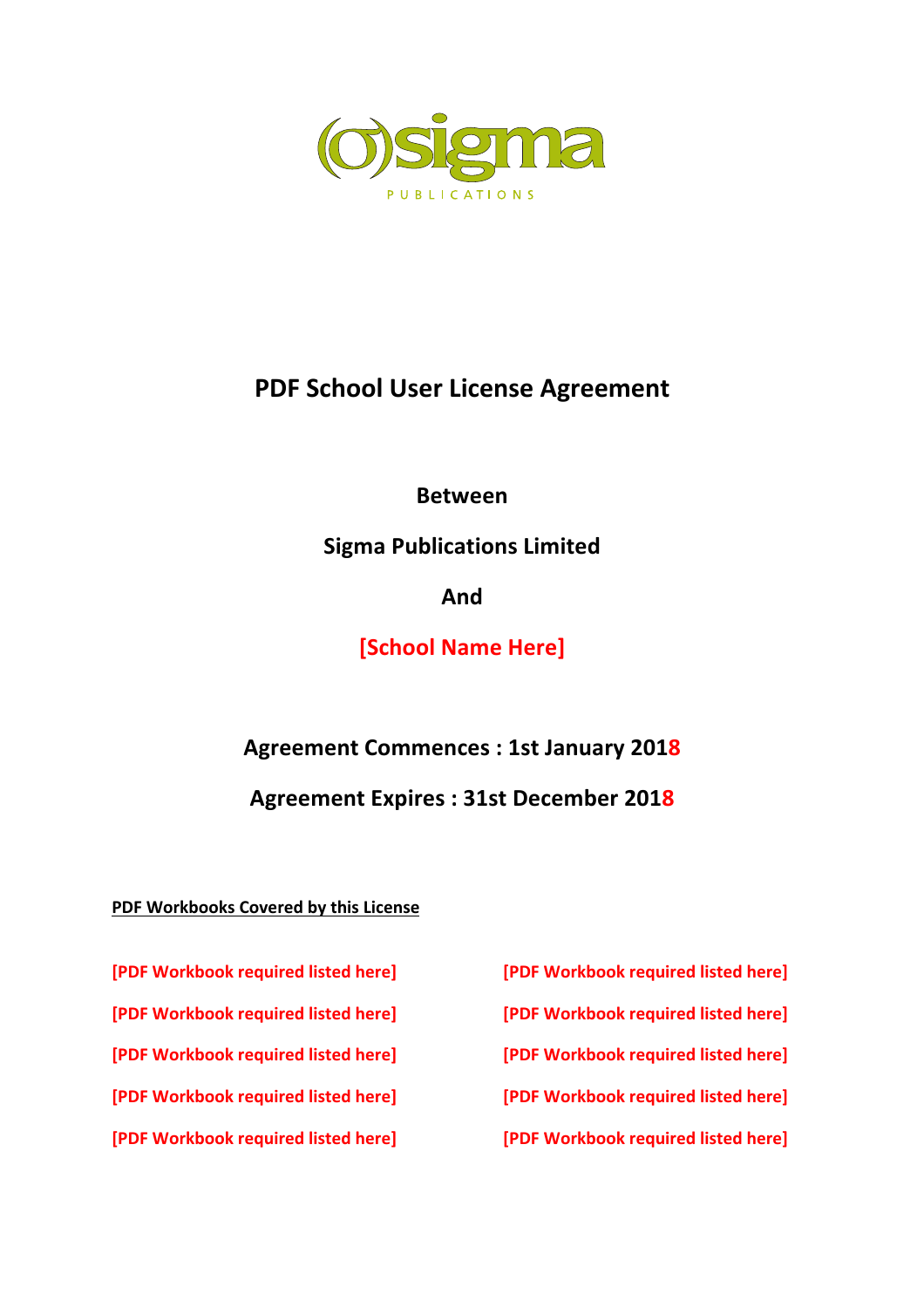### **Points of Agreement**

#### 1. **Engagement**:

[School's Name Here] wishes to engage Sigma Publications Ltd to provide PDF versions of Sigma's workbooks for use by their students on their personal electronic devices.

#### 2. **Fees for PDF Files Usage:**

Sigma Publications Ltd agrees to supply PDF files of the required workbooks for an agreed yearly user license fee. To establish their yearly user fee, [School's Name Here] will provide Sigma Publications Ltd with a list of the Sigma workbooks they wish to use and also provide their best estimate of the number of students that will use each workbook.

#### 3. **The Per Student Fee:**

The fee per student for the use of a Sigma PDF workbook will be advertised each June in Sigma's book catalogue and on Sigma's web-site. The fee covers a student for use of a single PDF workbook for a school year  $(1<sup>st</sup>$  Jan – 31 $<sup>st</sup>$  Dec).</sup>

#### 4. **Teacher Files for Free:**

Sigma agrees to allow the teachers of each class using our PDF workbooks to download a copy for their **personal use only**, for no fee. Teachers agree to **delete** this file at the end of the school year. Teachers **agree not to use** any material contained in Sigma workbooks for the construction of their own teaching resources or with any student user not covered by this agreement.

#### 5. **A Renewed License Each Year :**

A school's User License expires on December 31<sup>st</sup> each year. Schools must renew their user license for the subsequent school year and receive NEW dated files for use with pupils.

#### 6. **New Dated Files Each Year :**

Each page of every Sigma PDF workbook will be dated with the year of the school's current user license. Students must only use files dated with the **current school year**. Upon renewal of their user license for a subsequent year, Sigma will supply the school with fresh files dated with the year of the new license. Schools should dump older files off their servers.

#### 7. **Schools Deleting Out-of-License Files:**

Under this school user license and the current New Zealand Copyright Act (1994) [School's Name Here] may not use any Sigma PDF Workbook files dated with the year of an expired license. Any older files existing on school serves that do not have a current user license in place, should be **deleted**. Files associated with expired licenses **must not** be distributed to students.

#### 8. **Students Retain Their Own PDF Workbook:**

Students may retain the copy of the Sigma PDF workbook they have worked on during the year. This exception will allow them to review past work. However, students must be made aware that under copyright laws they may not pass this file on to others including family and friends.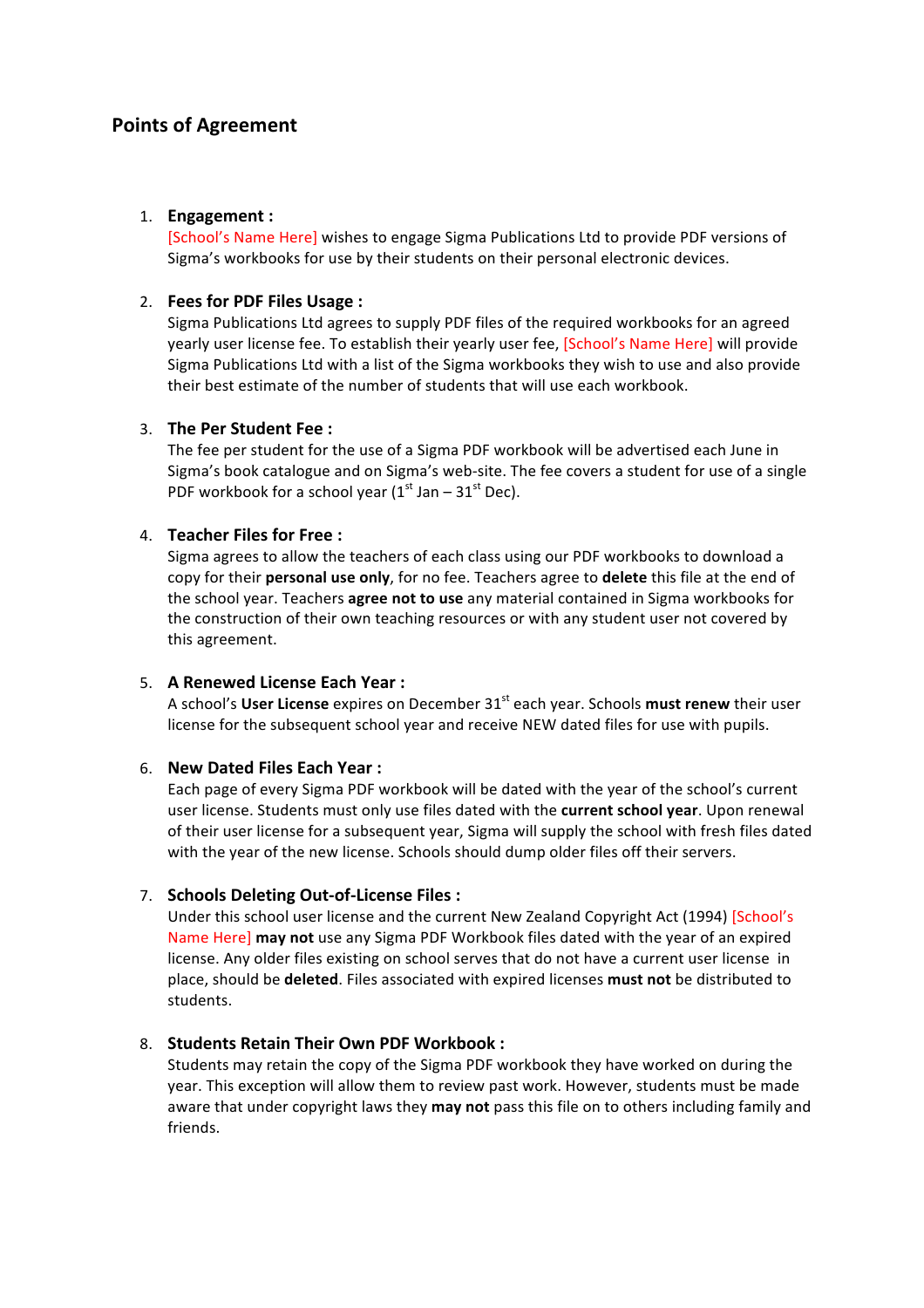#### 9. Licensor's Obligations :

Sigma will email the school contact person a **page link code** which will access [School's Name Here] own PDF workbook download page on Sigma's website. From here teachers will be able to download any of the current versions of the titles they have purchased the rights to. Access to this download page will **expire** on 31<sup>st</sup> December each year.

#### 10. Licensee's Obligations :

[School's Name Here] agrees **NOT TO DISTRIBUTE licensed files** to the following :

- a) Students at [School's Name Here] beyond the number of **licensed users** purchased in the school's current user license.
- b) Other staff at [School's Name Here] not directly associated with user classes.
- c) Teachers and staff of other schools (refer them to Sigma).
- d) Members of professional subject associations (local and national) to which teachers or staff belong (refer them to Sigma).

Schools should inform student users that the terms of the school user license allows them to use their Sigma PDF workbook under the school's direction for the duration of one year and that they will be able to keep their 'worked-on' files after that period.

They should also be informed that New Zealand copyright law restricts file copying beyond the conditions contained in this license document and that illegal distribution activities could make them and their school liable for prosecution under the Copyright Act 1994

#### 11. **Copyright Conditions** :

Sigma Publications Ltd asserts its rights as copyright owner of all PDF material licensed under this agreement, as laid down in the Copyright Act 1994. Schools signing this agreement agree to allow our agent, Copyright Licensing Limited, Auckland, to investigate any suspected breeches of copyright during the terms of their current license.

| Signed for Sigma Publications Ltd. (a) measure manufacture manufacture manufacture manufacture manufacture |
|------------------------------------------------------------------------------------------------------------|
|                                                                                                            |

Name & Position: ……………………………………………………………………………………………………………

Signed for [School's Name Here]. ……………………………………………………………………………………..……

Name & Position: ……………………………………………………………………………………………………………

[This document is an agreement between Sigma Publications Ltd and [School's Name Here] . It is assumed that the senior management (AP or higher) have been informed that this document is being signed on the school's behalf by the named person above.]

| Contact e-mail and phone |  |  |  |  |  |  |  |  |
|--------------------------|--|--|--|--|--|--|--|--|
|                          |  |  |  |  |  |  |  |  |
| Dated:                   |  |  |  |  |  |  |  |  |
|                          |  |  |  |  |  |  |  |  |